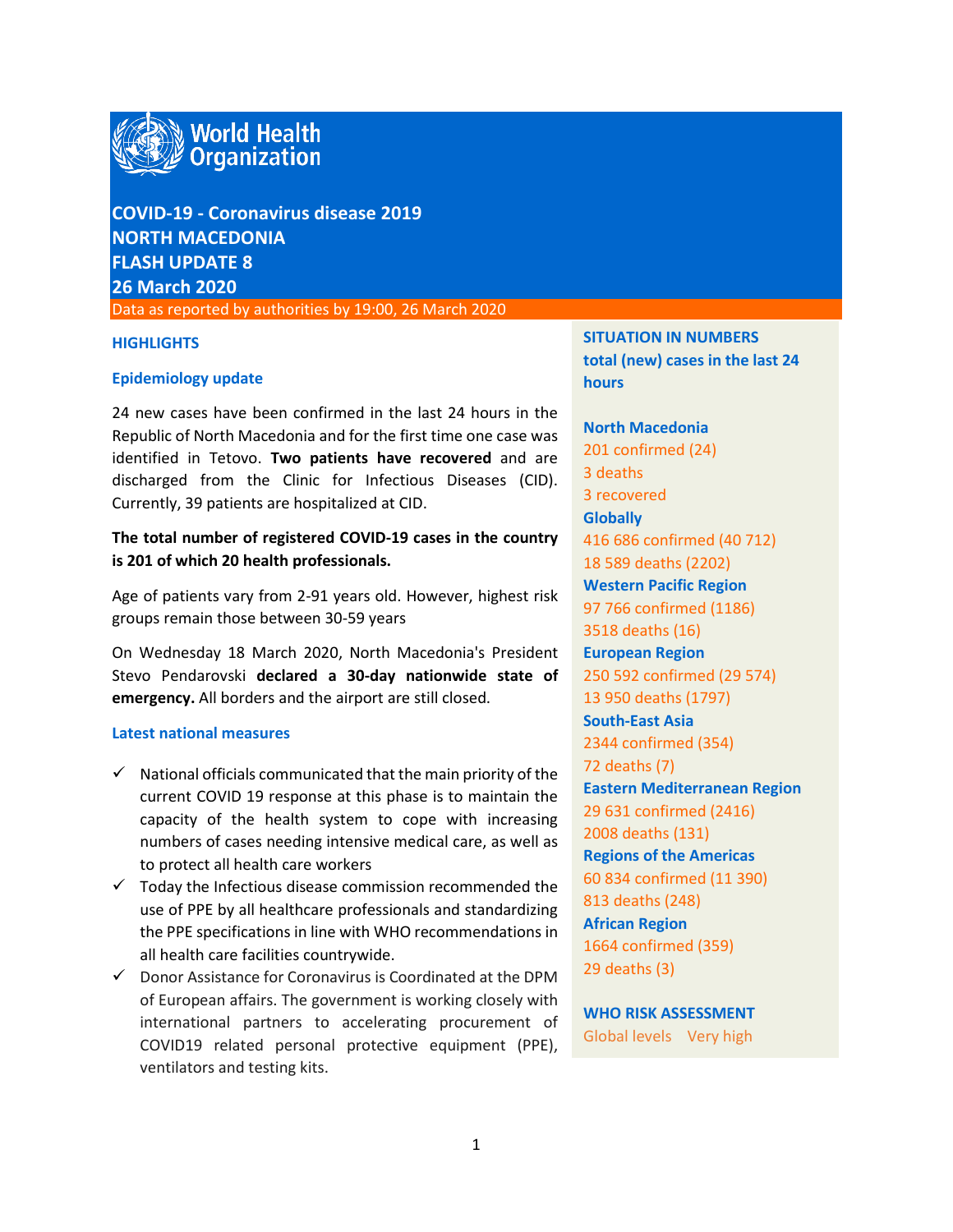## **SURVEILLANCE**



## **Figure 1. Municipalitiesin North Macedonia with reported confirmed cases of COVID-19, 26 March 2020**

#### <https://experience.arcgis.com/experience/685d0ace521648f8a5beeeee1b9125cd>

The disagregated data of the confirmed COVID-19 cases through 25 March 2020 which includes the data reported on 26 March 2020 could be accessed at the Institute of Public Health [\(http://www.iph.mk/covid-](http://www.iph.mk/covid-25-3-2020/)[25-3-2020/\)](http://www.iph.mk/covid-25-3-2020/)

There are currently 10.414 people ordered into self-isolation across Macedonia. These are mostly citizens who were abroad as the coronavirus was spreading through Europe and elsewhere, and returned home. So far, 149 were charged or reported for violating the order. Overnight, the evening curfew was violated by about 300 people, nearly half of whom were detained, and the others let go with a warning.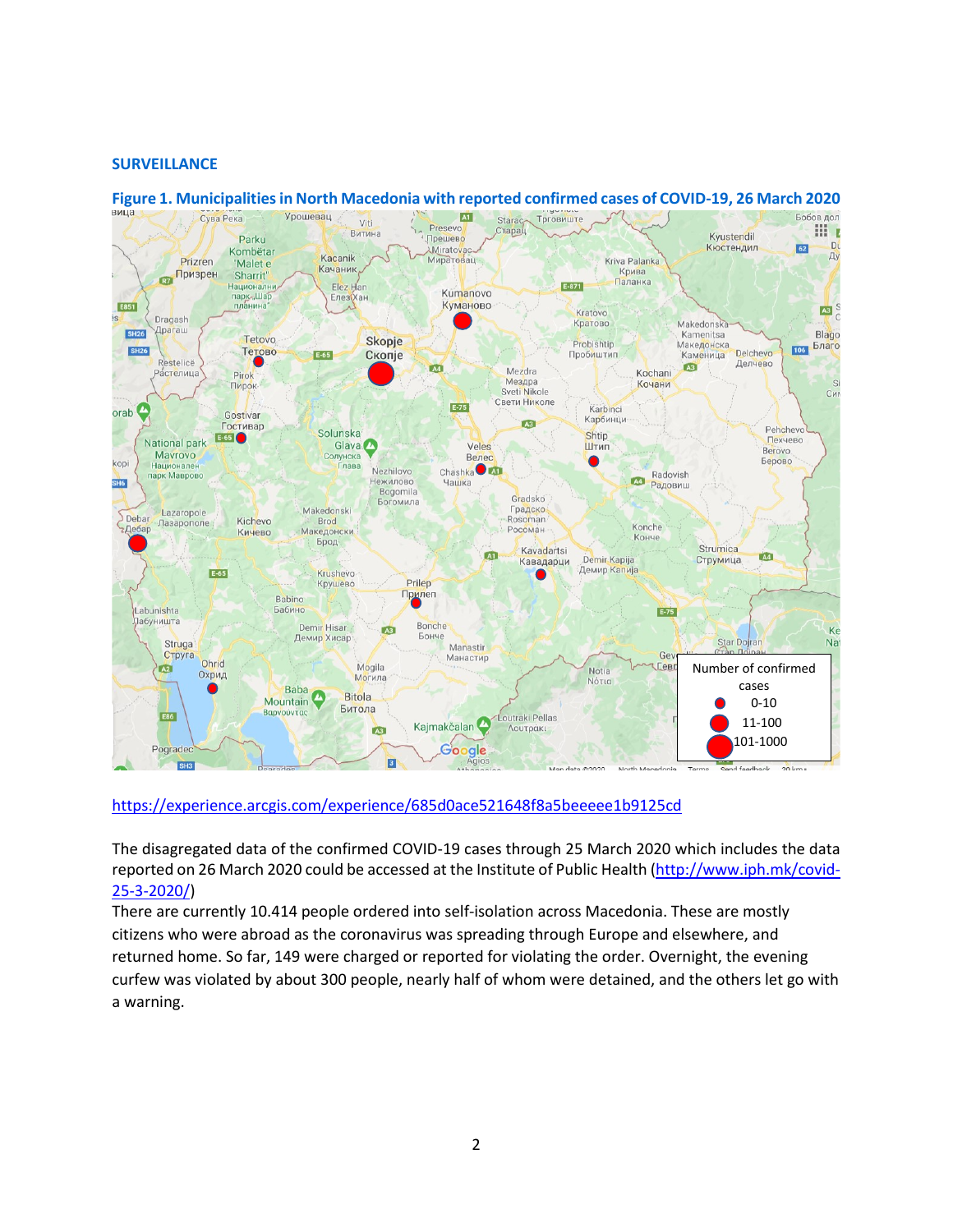## **Risk Assessment of COVID-19 in North Macedonia according to geographical spread**

The WHO risk assessment at the global and European level of COVID-19 further states that the risk is very high. In North Macedonia, the highest cumulative incidence per 100,000 population is registered in Debar with 154.9 followed by Skopje 19.9, and Shtip is 15.2 per 100.000 people.

According to the WHO risk categorization, Debar and Skopje are in Phase 4 (widespread community transmission) and the rest of the Republic of Northern Macedonia is in phase 2 (sporadic cases).

## **CORONAVIRUS DISEASE 2019 (COVID-2019), EUROPE**

- Based on the WHO and ECDC data as of 26 March 2020 10:00 CET, the **WHO European Region accounts for more than 60% of the global burden** of 416 686 cases reported globally with 250 592 cases in total to date.

- In Europe**, Italy is leading top-6** with 74 386 cases, or almost 30% of the total case count in the Region, followed by Spain (47 610 cases), Germany (36 508 cases), France (25 233 cases), Switzerland (9 714 cases), and the United Kingdom (9529 cases). Thirteen more countries in the Region reported 1000 cases or more to date, listed in descendant order (The Netherlands, Austria, Belgium, Portugal, Norway, Sweden, Turkey, Israel, Denmark, Czechia, Ireland, Luxembourg and Poland).

- **Around 75% of the global burden of COVID-19 deaths** (18 589) were from the European Region (13 950 deaths), with Italy and Spain reporting almost 78.5% of all deaths in Europe (7505 and 3434 deaths respectively), followed by France (1331 deaths), the United Kingdom (463 deaths), and the Netherlands (356 deaths).

# **WHO ROLE AND ACTION in North Macedonia**

WHO is the lead UN agency for Health and main technical and health policy advisor to the government on COVID-19 containment and mitigation. **Western Balkan including North Macedonia is one of the priority countries for the WHO European Region. WHO works in coordination closely with other UN agencies as per the UN reform.** 

Technical support, guidance and assistance are provided through the WHO Country Office from all levels of the Organization. There is abundance of technical guidance WHO has developed in all areas of work: we are supporting the country to develop technical plans and implement priority interventions in the framework of a strong nation-wide strategic response.

WHO Globally is informing the public through [daily situation reports](https://www.who.int/emergencies/diseases/novel-coronavirus-2019/situation-reports/) and dashboards displaying realtime data: [WHO Health Emergency dashboard;](https://extranet.who.int/publicemergency) [WHO COVID-19 situation dashboard in European](http://who.maps.arcgis.com/apps/opsdashboard/index.html#/ead3c6475654481ca51c248d52ab9c61)  [Region.](http://who.maps.arcgis.com/apps/opsdashboard/index.html#/ead3c6475654481ca51c248d52ab9c61)

**WHO action in COVID-19 outbreak in North Macedonia is to limit virus spread, protect health and the health workers at the frontline, preserve the health care system capacity and its sustainability to respond.** 

COVID-19 could be regarded as an opportunity to upscale and accelerate the implementation of the **IHR Core Capacities**. Based on the Joint External Evaluation that was carried out in 2019 some areas require immediate strengthening: develop and implement a national IPC program and strategy for healthcare associated infections and strengthen biosafety and biosecurity.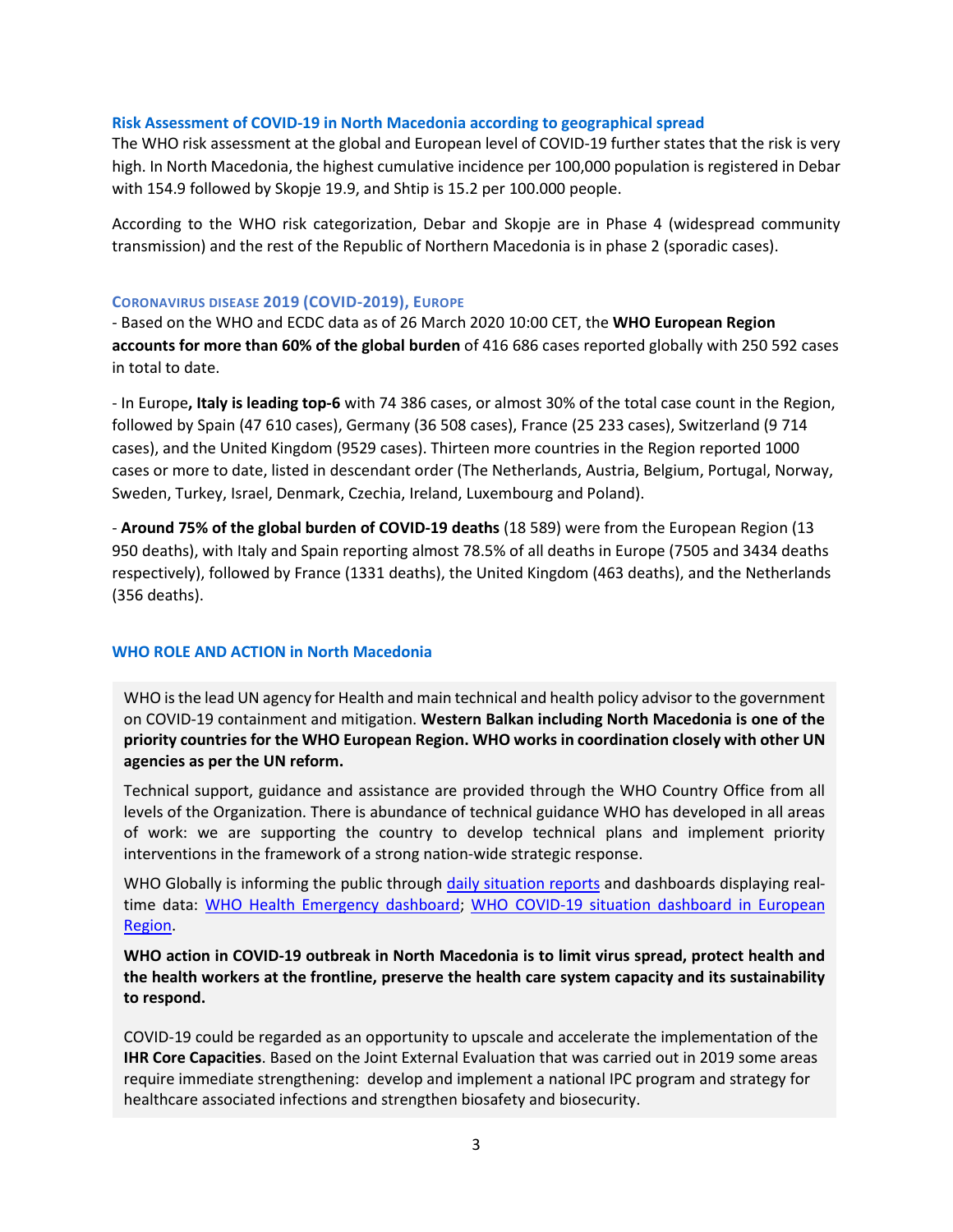- $\checkmark$  WHO procured locally new list of urgently needed PPE and lab supplies for the IPH Virology Lab.
- $\checkmark$  WHO will be delivering by end of March additional COVID19 testing kits in support of the strategic national upscale of testing as per WHO guidance.
- $\checkmark$  North Macedonia has joined the WHO SOLIDARITY Trial which is a large, international study designed to generate robust data needed to show which treatments are the most effective. The trial provides simplified procedures to enable even hospitals that have been overloaded to participate. Several countries from all corners of the globe have already confirmed participation. (Argentina, Bahrain, Canada, France, Iran, Norway, South Africa, Spain, Switzerland and Thailand). The trial uses an adaptive design, with five initial arms: 1) the usual care that is provided to the patients in the country; 2) Remdesivir 3) Lopinavir/Ritonavir; 4) Lopinavir/Ritonavir with interferon beta and 5) includes chloroquine.
- $\checkmark$  The online WHO training course for COVID-19 for health care and infection control and protection (IPC) is now available in Macedonian Language on the WHO learning platform for Health workers. <https://openwho.org/> . UNFPA and WHO are working now on producing the Albanian Language version.
- $\checkmark$  WHO has helped MOH preparing list of critical needs of protective supplies and testing kits for the next three months for the health sector and coordinating with partners the support of the identified needs – and coordinated through the office of the deputy prime minister for European affairs, Minister Bujar Osmani.
- $\checkmark$  The country strategic preparedness and response plan and Contingency Plan for COVID 19 is adjusted to accommodate 2000 patients taking into consideration the capacity of treatment in the country. The plan provides strategic interventions in line with 8 pillars.
- $\checkmark$  WHO contributes to the efforts the UN in the country to make sure that timely procurement takes place and also supports newly set UN coordination mechanism for the COVID19, where UN RC takes the lead in order to streamline joint response efforts to the COVID-19 and provide support to the people and government of North Macedonia as effectively as possible, in collaboration with the two DPMs, Mila Carovska and Bujar Osmani.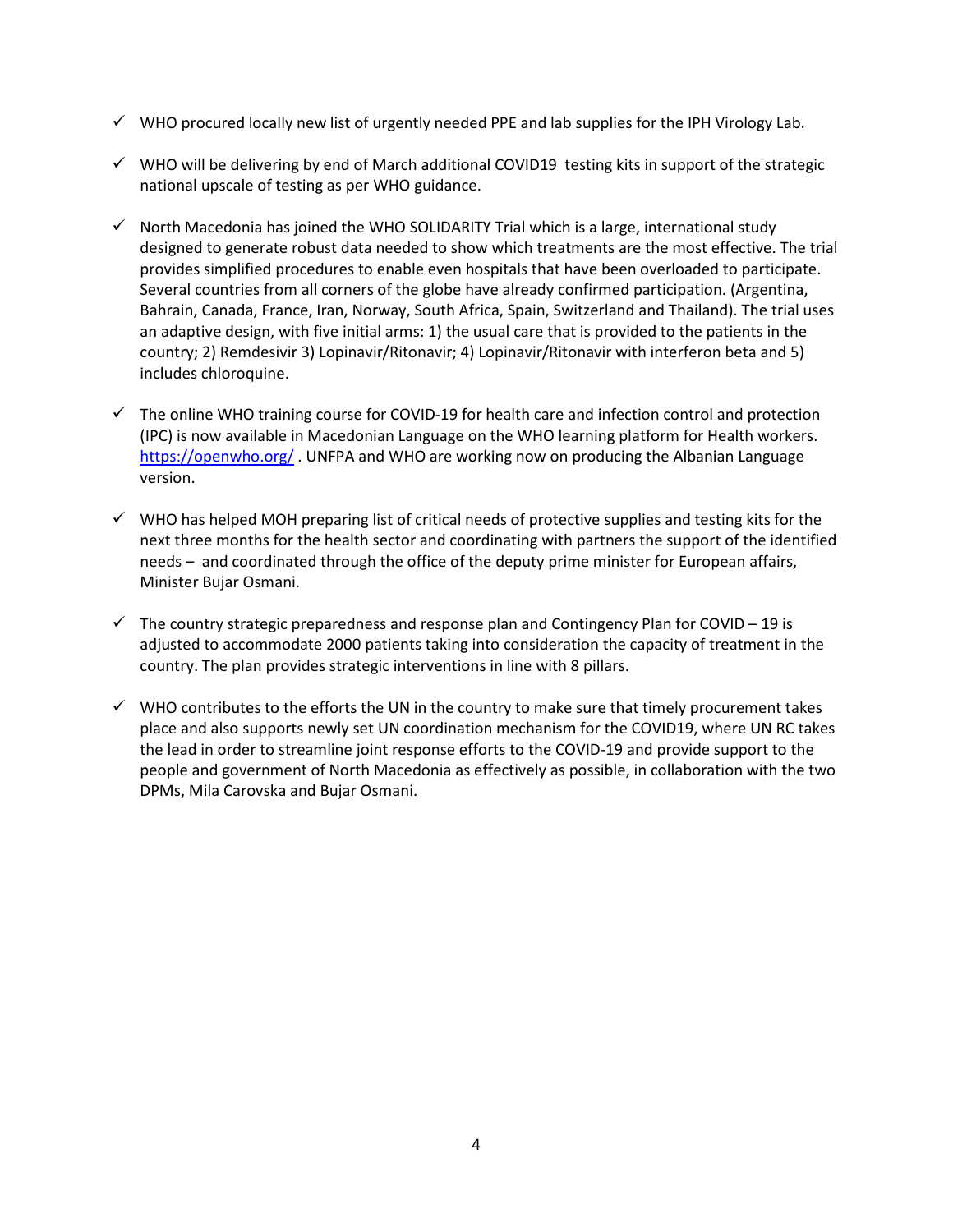#### **NEW GOVERNMENT MEASURES ON 20 MARCH 2020**

North Macedonia mobilized an all-of-government action to fight this new coronavirus, including scaling up emergency response mechanisms in all sectors. We have seen recently a positive society response and compliance as well as more trust in the government protective measures and instructions for social distancing. MOH has started a vigorous risk communication campaign in social media, on TV and other. Actions and readjustments of measures are continuous and monitoring of the situation is ongoing on daily basis. On the health front, the country is working hard now to ensure its hospitalization surge capacity with the necessary personnel are in place in case of larger communitybased transmission.

The Steering committee was formed as governmental body for coordination and management within a national crisis management system composed of: Ministers of: Interior, Health, Transport and Communications, Defense, Foreign Affairs and the Head of the Assessment Group are also meeting ad hoc with the Minister of Health and the Operational Committee for decision making on highest level.

Ministry of Health is coordinating the response through its responsible expert committees:

- 1. Infectious diseases commission as a technical expertise to MOH
	- 2. IHR multisectoral commission
	- 3. Operational Committee Task Force for COVID-19

**The country is in declared national emergency Announced by the President of the Republic on 18 March 2020 for one month.** 

- $\checkmark$  The country is still under imposed curfew in an effort to limit the spread of the novel coronavirus disease. The movement of all citizens is restricted across the country from 9 pm to 5 am. In addition, people under 18 are not allowed to leave their homes from 9pm until noontime the following day, while people over 67 years of age are restricted from leaving their homes between 11 pm and 5 am the next day. North Macedonia's government decided on Wednesday to implement a 13-hour curfew on weekends, from 4 pm to 5 am.
- $\checkmark$  500 000 protective masks and 20 000 tests and reagents for COVID-19 testing should arrive in the country as donation during next week.
- $\checkmark$  The training of trainers' program for health professionals supported by the University of Brown is in progress. The training began yesterday and will last for 4 days. 20 doctors and 20 nurses are enrolled to be trained for trainers for COVID-19 response including admission, triage, assessment etc.

#### **COVID-19 UN AND PARTNER COORDINATION**

- $\checkmark$  To provide a comprehensive and coordinated approach in identifying and repurposing the available bilateral assistance to the COVID-19 response, all public administration bodies receiving bilateral donor assistance will report promptly to the Secretariat for European Affairs (SEA) the amount of funds available for each project. The SEA will then submit a formal request to the bilateral donors for the reuse of funds in accordance with the identified priority needs for COVID19.
- $\checkmark$  UN agencies, the EU Delegation and representatives of the National Coordination Body have established a special coordination body focused on institutions' needs as well as donors' possibilities to provide for these needs. So far, 25 ventilators are provided through funds from the Embassy of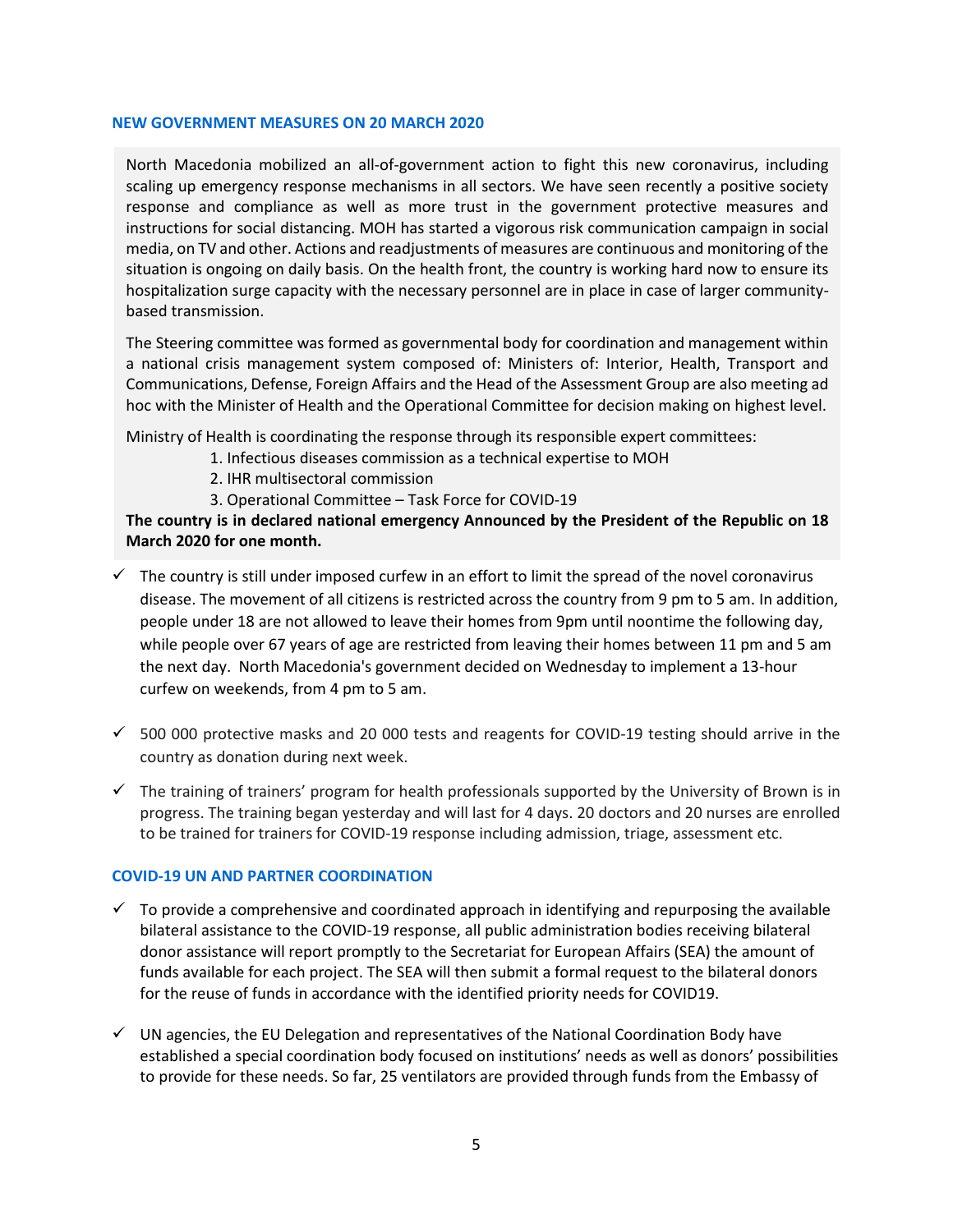Norway, through the UNOPS, to be shipped soon. 30 more ventilators are procured by UNDP from China through EU funds – using the initial EUR 4 million of EU.

- $\checkmark$  The parliament speakers of North Macedonia, Albania, Bosnia and Herzegovina, Kosovo, Montenegro and Serbia called for assistance to be provided to the Western Balkan countries to fight against the COVID-19 pandemic in a letter addressed to European Parliament President David Sassoli, and European Commission President Ursula von der Leyen. They requested to consider the possibility of including the Western Balkan region in the EU + export license scheme, to enable the Western Balkans region accede the Joint Procurement Agreement for medical countermeasures and thus to participate in the joint public procurement of medical and protective equipment to combat the coronavirus pandemic, to consider repurposing unspent funds from the Instrument for Pre-Accession Assistance (IPA II) to fight COVID19.
- $\checkmark$  EU Commissioner Várhelyi has informed about EU support to North Macedonia in the fight against coronavirus between EUR 65 million and EUR 70 million (EUR 4 million for procurement of ventilators from China, EUR 50 million initially planned to be allocated for infrastructure and environment, to be redirected to help social and economic recovery in the aftermath of the crisis, EUR 9 million as support to small and medium-sized companies and EUR 3 million for direct budget support.)
- $\checkmark$  Deputy Prime Minister in charge of European Affairs Bujar Osmani in a letter to the European Commissioner for Crisis Management Janez Lenercic called for the activation of the European Civil Protection Mechanism for the Republic of North Macedonia: in view of expected growing number of COVID19 patients in the country, in the coming period, the country will need additional medical supplies, materials and equipment for appropriate outreach activities. According to the Secretariat for European Affairs, the Republic of North Macedonia is a member of the European Civil Protection Mechanism, from which, in 2016, it used assistance during the floods in the Skopje region. Minister Dimitrov stated that reallocation of EU IPA funds to fight coronavirus is required.

# **GAPS/NEEDS AND CHALLENGES**

**The most important priority at this point and in the next 3 months is to ensure that the health system can cope with increasing numbers of cases needing intensive management and also protecting the health care workers.**

 **Critical needs**: Laboratory Kits and reagents; Personal Protective Equipment (PPE); Mechanical Ventilators/Respirators (respirators from operating rooms are not adapted to need of respiratory diseases and cannot be used for the ICU) ; intensifying risk communication;

# **Challenges:**

- **Protecting health care workers whether those working in the COVID-19 designated facilities** or elsewhere countrywide because of the community transmission.
- Procurement : Access to local or international supplies and mainly respirators for the critical needs identified because of international shortages.
- **Shortage in health workforce if the situation progresses**
- Ensuring sustainability of the health facilities and health care during and after the crisis.
- **EXP** Community support and outreach activities for the vulnerable